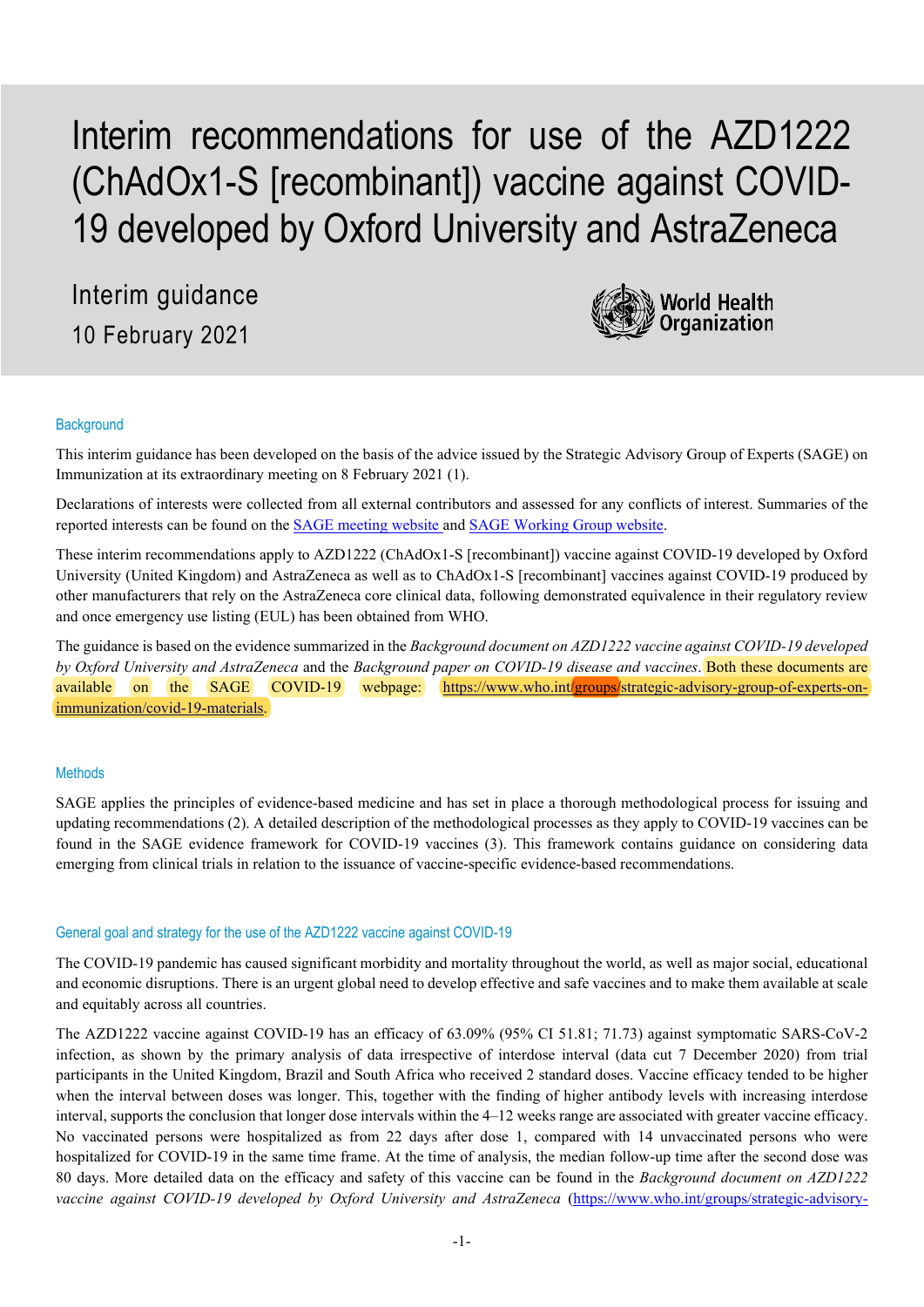[group-of-experts-on-immunization/covid-19-materials\)](https://www.who.int/groups/strategic-advisory-group-of-experts-on-immunization/covid-19-materials). The data reviewed by WHO support the conclusion that the known and potential benefits of AZD1222 outweigh the known and potential risks. As sufficient vaccine supply will not be immediately available to immunize all who could benefit from it, countries are recommended to use the WHO Prioritization Roadmap (4) and the WHO Values Framework (5) as guidance for their prioritization of target groups. As long as vaccine supplies are very limited (stage I in the WHO Prioritization Roadmap), in settings with community transmission, the Roadmap recommends that priority be given initially to health workers and older people with and without comorbidities. Protecting health workers has a threefold purpose: (i) to protect the individual health workers; (ii) to protect critical essential services during the COVID-19 pandemic; and (iii) to prevent onward transmission to vulnerable people. Protecting older people will have the greatest public health impact in terms of reducing the number of deaths. As more vaccine becomes available, additional priority groups should be vaccinated as outlined in the WHO Prioritization Roadmap (4), taking into account national epidemiological data, vaccine-specific characteristics as outlined in product information approved by regulatory authorities, and other relevant considerations.

#### **Intended use**

Persons aged 18 years and above.

## **Administration**

The recommended schedule is two doses (0.5 ml) given intramuscularly into the deltoid muscle. According to the manufacturer's product label, the vaccine can be administered with an interval of 4-12 weeks (6). In light of the observation that two-dose efficacy and immunogenicity increase with a longer interdose interval, WHO recommends an interval of 8 to 12 weeks between the doses. If the second dose is inadvertently administered less than 4 weeks after the first, the dose does not need to be repeated. If administration of the second dose is inadvertently delayed beyond 12 weeks, it should be given at the earliest possible opportunity. It is recommended that all vaccinated individuals receive two doses.

#### **Booster doses**

There is currently no evidence indicating a need for further doses once an individual has received two doses. The need for, and timing of, additional doses will be evaluated as further data accumulate.

## **Interchangeability with COVID-19 vaccines**

No data are available on the interchangeability of doses of this vaccine with other COVID-19 vaccines. It is currently recommended that the same product should be used for both doses. Recommendations may be updated as further information becomes available on interchangeability.

#### **Co-administration with other vaccines**

There should be a minimum interval of 14 days between administration of this vaccine and any other vaccine against other conditions. This recommendation may be amended as data on co-administration with other vaccines become available.

# **Contraindications**

A history of anaphylaxis to any component of the vaccine is a contraindication to vaccination. People who have an anaphylactic reaction following the first dose of this vaccine should not receive a second dose of the same vaccine.

#### **Precautions**

No severe allergic reactions or anaphylaxis caused by AZD1222 have been recorded in the context of clinical trials. However, as for all vaccines, AZD1222 should be given under health care supervision, with the appropriate medical treatment available in case of allergic reactions. As for any other vaccine, an observation period of 15 min after vaccination should be ensured.

Anyone with an acute febrile illness (body temperature over 38.5 ºC) should postpone vaccination until they are afebrile. However, the presence of a minor infection, such as a cold, or low-grade fever should not delay vaccination.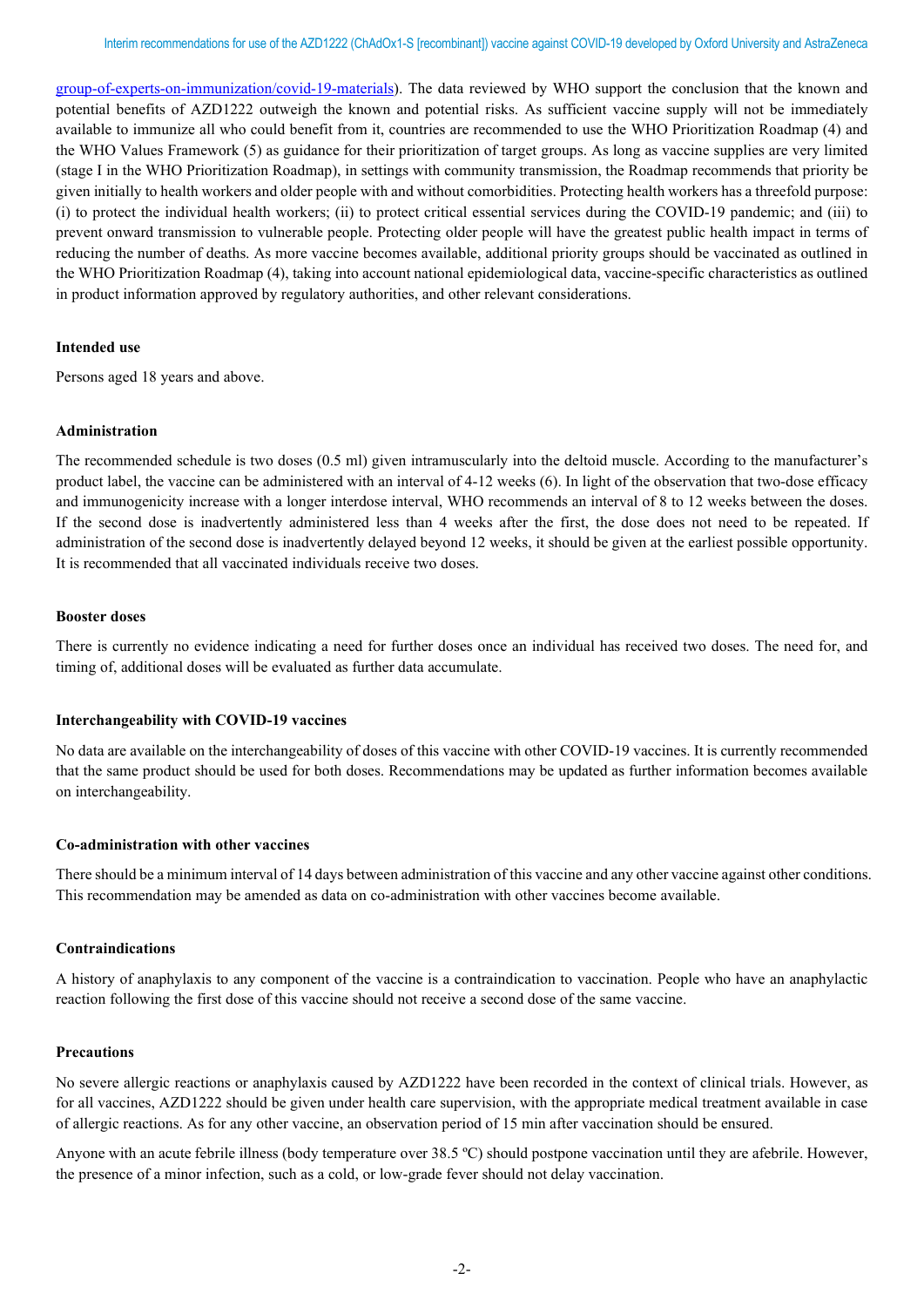#### Vaccination of specific populations

# **Populations for which supportive data are available from immunogenicity and clinical trials**

## **Persons aged 65 years and over**

Because a relatively small number of participants aged 65 years or over were recruited into the clinical trials, there were few cases of COVID-19 in either the vaccine or the control group in this age category, and thus the confidence interval on the efficacy estimate is very wide. More precise efficacy estimates for this age group are expected soon, from both ongoing trials and vaccine effectiveness studies in countries that are using this vaccine. Immune responses induced by the vaccine in older persons are well documented and similar to those in other age groups. This suggests it is likely that the vaccine will be found to be efficacious in older persons. The trial data indicate that the vaccine is safe for this age group. The risk of severe disease and death due to COVID-19 increases steeply with age. Older adults are identified as a priority group in the WHO SAGE Prioritization Roadmap. This prioritization is supported by vaccine impact modelling work, even for vaccine efficacy that is substantially below that observed among younger adults administered AZD1222. Taking the totality of available evidence into account, WHO recommends the vaccine for use in persons aged 65 years and older.

## **Persons with comorbidities**

Certain comorbidities have been identified as increasing the risk of severe COVID-19 disease and death. The clinical trials demonstrated that the vaccine has similar safety and efficacy profiles in persons with various underlying medical conditions, including those that place them at increased risk for severe COVID-19. The comorbidities studied in the clinical trials included obesity, cardiovascular disease, respiratory disease and diabetes. Vaccination is recommended for persons with comorbidities that have been identified as increasing the risk of severe COVID-19.

# **Populations for which limited or no data exist from the clinical trials**

## **Children and adolescents below the age of 18 years**

There are currently no efficacy or safety data for children or adolescents below the age of 18 years. Until such data are available, vaccination of individuals below 18 years of age is not recommended.

#### **Pregnant women**

Pregnant women are at higher risk of severe COVID-19 compared with women of childbearing age who are not pregnant, and COVID-19 has been associated with an increased risk of preterm birth. The available data on AZD1222 vaccination of pregnant women are insufficient to assess vaccine efficacy or vaccine-associated risks in pregnancy. However, it should be noted that AZD1222 is a nonreplicating vaccine.

Animal developmental and reproductive toxicity (DART) studies are ongoing. Preliminary findings show no indication of harm to the development of the foetus. Further studies are planned in pregnant women in the coming months, including a pregnancy substudy and a pregnancy registry. As data from these studies become available, recommendations on vaccination will be updated accordingly. In the interim, pregnant women should receive AZD 1222 only if the benefit of vaccination to the pregnant woman outweighs the potential vaccine risks, such as if they are health workers at high risk of exposure or have comorbidities that place them in a high-risk group for severe COVID-19. Information and, if possible, counselling on the lack of safety data for pregnant women should be provided.

WHO does not recommend pregnancy testing prior to vaccination. WHO does not recommend delaying pregnancy because of vaccination.

## **Lactating women**

Breastfeeding offers substantial health benefits to lactating women and their breastfed children. Vaccine efficacy is expected to be similar in lactating women as in other adults. It is unknown whether AZD1222 is excreted in human milk. As the AZD1222 vaccine is a non-replicating vaccine, it is unlikely to pose a risk to the breastfeeding child. On the basis of these considerations, a lactating woman who is part of a group recommended for vaccination, e.g., health workers, should be offered vaccination on an equivalent basis. WHO does not recommend discontinuing breastfeeding after vaccination.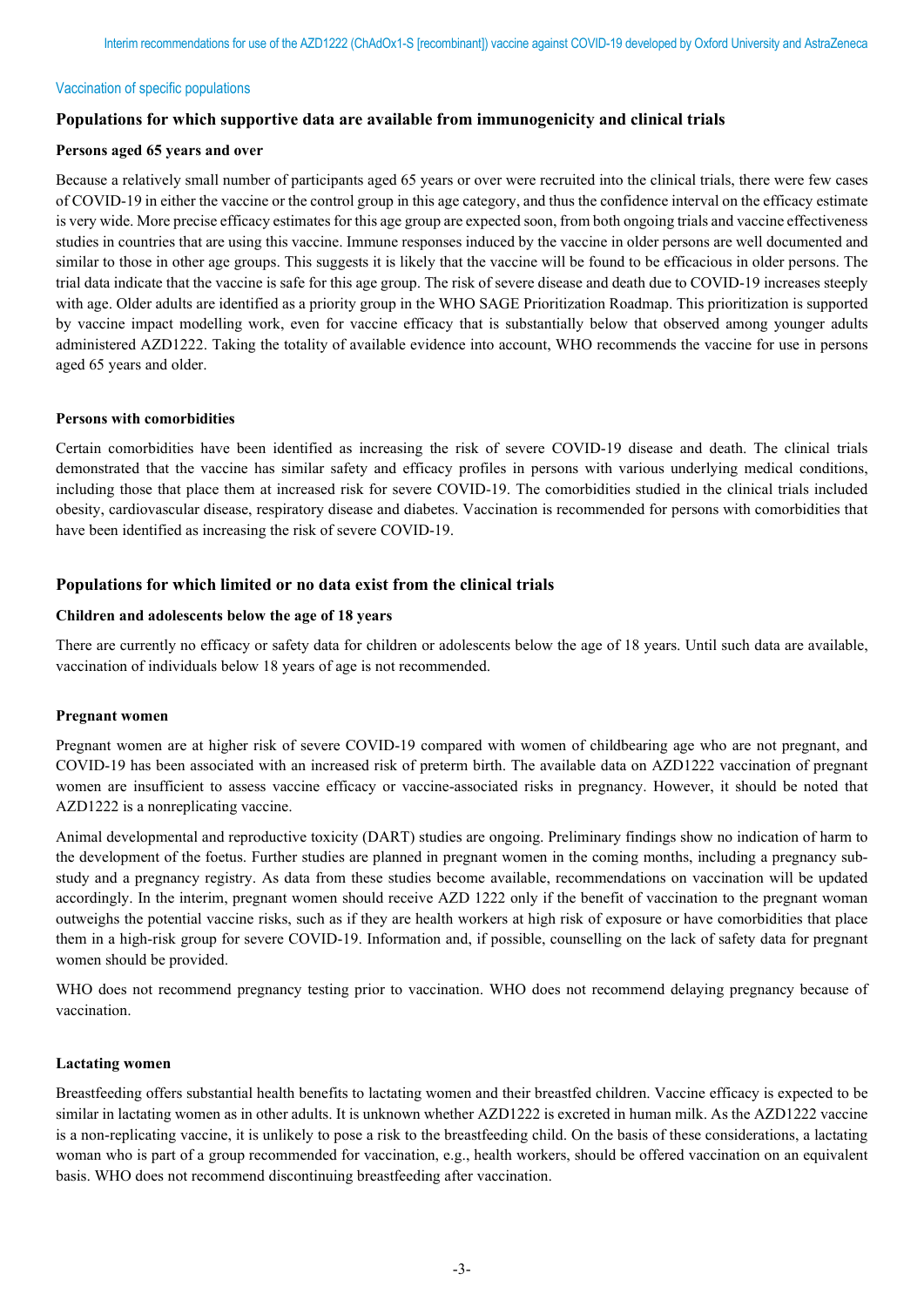#### **Persons living with HIV**

Persons living with human immunodeficiency virus (HIV) may be at higher risk of severe COVID-19. Persons living with HIV were not included in the primary analyses of the trials and safety data in subgroups of HIV-positive subjects are awaited. Data on administration of the vaccine are currently insufficient to allow assessment of vaccine efficacy or safety for persons living with HIV. It is possible that the immune response to the vaccine may be reduced, which may lower its clinical effectiveness. In the interim, given that the vaccine is nonreplicating, persons living with HIV who are part of a group recommended for vaccination may be vaccinated. Information and, where possible, counselling should be provided to inform individual benefit–risk assessment. It is not necessary to test for HIV infection prior to vaccine administration.

#### **Immunocompromised persons**

Immunocompromised persons are at higher risk of severe COVID-19. Available data are currently insufficient to assess vaccine efficacy or vaccine-associated risks in severely immunocompromised persons, including those receiving immunosuppressant therapy. It is possible that the immune response to the vaccine may be reduced, which may lower its clinical effectiveness. In the interim, given that the vaccine is nonreplicating, immunocompromised persons who are part of a group recommended for vaccination may be vaccinated. Information and, where possible, counselling about vaccine safety and efficacy profiles in immunocompromised persons should be provided to inform individual benefit–risk assessment.

#### **Persons with autoimmune conditions**

No data are currently available on the safety and efficacy of AZD1222 in persons with autoimmune conditions. Persons with autoimmune conditions who are part of a group recommended for vaccination may be vaccinated.

## **Persons who have previously had SARS-CoV-2 infection**

Vaccination may be offered regardless of a person's history of symptomatic or asymptomatic SARS-CoV-2 infection. Viral or serological testing for prior infection is not recommended for the purpose of decision-making about vaccination. Available data from the pooled analyses indicate that AZD1222 is safe in people with evidence of prior SARS-CoV-2 infection. In participants who were seropositive at baseline, antibody levels were boosted after dose 1, with no further boosting after dose 2. The added protection of vaccinating previously infected individuals is yet to be established. Currently available data indicate that symptomatic reinfection within 6 months after an initial infection is rare. Thus, persons with PCR-confirmed SARS-CoV-2 infection in the preceding 6 months may delay vaccination until near the end of this period. When more data on duration of immunity after natural infection become available, the length of this time period may be revised.

# **Persons with current acute COVID-19**

Persons with acute PCR-confirmed COVID-19, including those with onset of PCR-confirmed infection between doses, should not be vaccinated until after they have recovered from acute illness and the criteria for discontinuation of isolation have been met. Persons with PCR-confirmed SARS-CoV-2 infection may delay vaccination for 6 months. When more data on duration of immunity after natural infection become available, the length of this delay may be revised.

#### **Persons who previously received passive antibody therapy for COVID-19**

Currently there are no data on the safety or efficacy of vaccination in persons who received monoclonal antibodies or convalescent plasma as part of COVID-19 treatment. Hence, as a precautionary measure, vaccination should be deferred for at least 90 days to avoid interference of the antibody treatment with vaccine-induced immune responses.

# Special settings

Persons in settings such as refugee and detention camps, prisons, slums, and other settings with high population densities, where physical distancing is not implementable, should be prioritized for vaccination as outlined in the WHO Prioritization Roadmap (4), taking into account national epidemiological data, vaccine supply and other relevant considerations.

As noted in the WHO Prioritization Roadmap, national programmes should give special consideration to groups that are disproportionately affected by COVID-19 or that face health inequities as a result of social or structural inequities. Such groups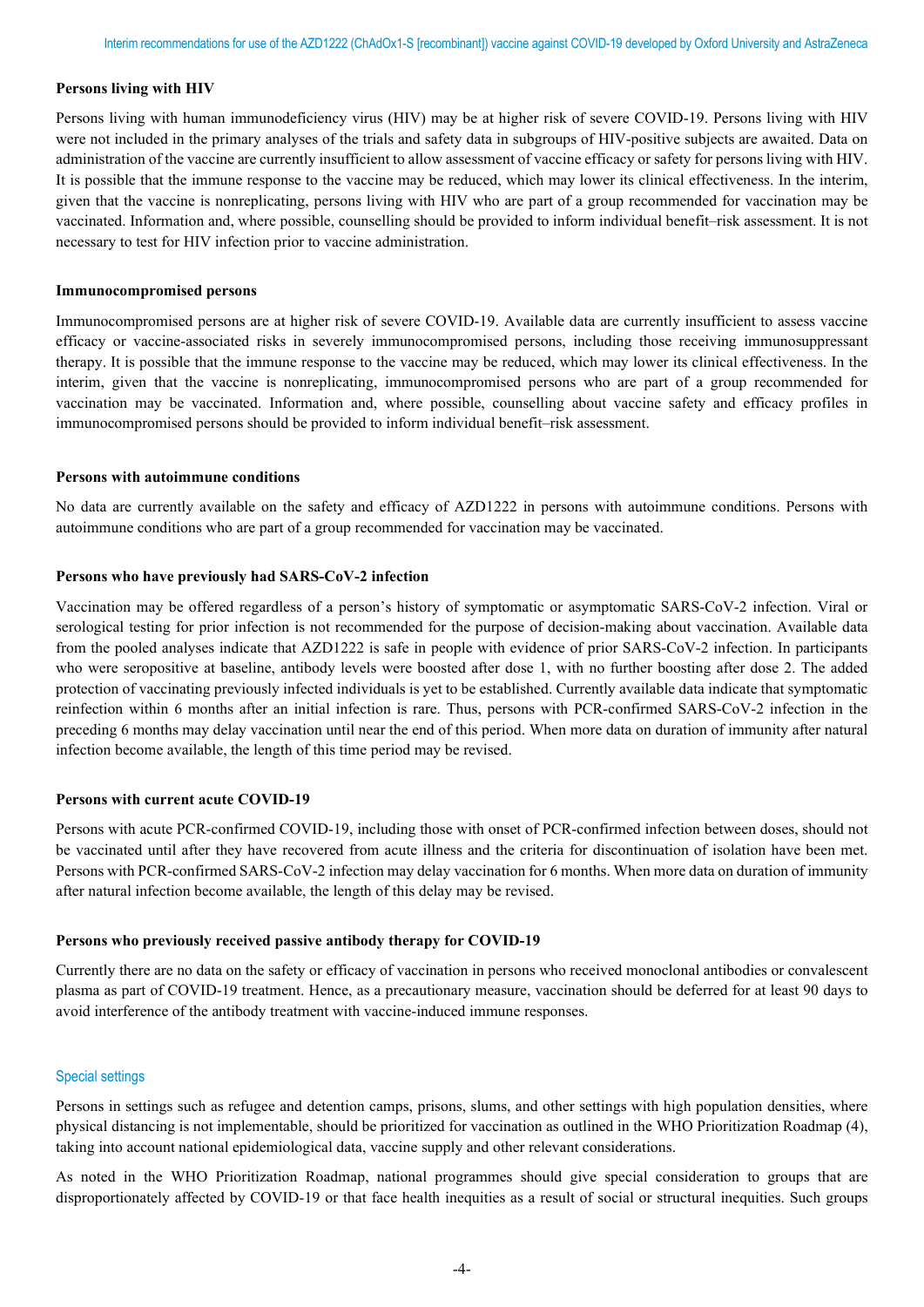should be identified, barriers to vaccination should be addressed, and programmes should be developed to allow equitable access to vaccines.

In the current period of very limited vaccine supply, preferential vaccination of international travellers would counter the principle of equity. Because of this and the lack of evidence on whether vaccination reduces the risk of transmission, WHO currently does not recommend COVID-19 vaccination of travellers (unless they are also part of a high-risk group or in epidemiological settings identified in the WHO Prioritization Roadmap (4)). As vaccine supply increases, these recommendations will be revisited.

#### Other considerations

#### **SARS-CoV-2 variants**

SARS-CoV-2 viruses undergo evolution. Some new virus variants may be associated with higher transmissibility, disease severity, risk of reinfection, or a change in antigenic composition resulting in lower vaccine effectiveness.

Preliminary analyses have shown a slightly reduced vaccine effectiveness of AZD1222 against B1.1.1.7 in the V002 trial in the United Kingdom which is associated with only a limited reduction in neutralizing antibody. Preliminary analyses from the Phase 1/2a trial (COV005) in South Africa indicate marked reduction in vaccine effectiveness against mild and moderate disease due to B 1.351 based on a small sample size and substantial loss of neutralizing antibody activity. This study was designed to assess efficacy against disease of any severity, but the small sample size did not allow a specific assessment of vaccine efficacy against severe COVID-19. Indirect evidence is compatible with protection against severe COVID-19; however, this remains to be demonstrated in ongoing clinical trials and post-implementation evaluations.

In view of this, WHO currently recommends the use of AZD1222 vaccine according to the Prioritization Roadmap (4) even if variants are present in a country. Countries should conduct a benefit-risk assessment according to the local epidemiological situation including the extent of circulating virus variants.

These preliminary findings highlight the urgent need for a coordinated approach for surveillance and evaluation of variants and their potential impact on vaccine effectiveness. WHO will continue to monitor the situation; as new data become available, recommendations will be updated accordingly.

#### **SARS-CoV-2 tests**

Prior receipt of the vaccine will not affect the results of SARS-CoV-2 nucleic acid amplification or antigen tests for diagnosis of acute/current SARS-CoV-2 infection. However, it is important to note that currently available antibody tests for SARS-CoV-2 assess levels of IgM and/or IgG to the spike or the nucleocapsid protein. The vaccine contains the spike protein; thus, a positive test for spike protein IgM or IgG could indicate either prior infection or prior vaccination. To evaluate for evidence of prior infection in an individual who has received the AZD1222 vaccine, a test that specifically evaluates IgM or IgG to the nucleocapsid protein should be used. A positive nucleocapsid protein-based assay indicates prior infection, while a negative nucleocapsid protein-based assay is expected after vaccination (unless a natural infection has occurred). Antibody testing is not currently recommended to assess immunity to COVID-19 following AZD1222 vaccination.

## **Role of vaccines among other preventive measures**

As there is not yet sufficient evidence of an effect of the vaccine on transmission, nonpharmaceutical interventions must continue, including use of face masks, physical distancing, handwashing and other measures as appropriate in particular settings, depending on the COVID-19 epidemiology and potential risks of emerging variants. Government advice on nonpharmaceutical interventions should continue to be followed by vaccinated individuals, as well as those who have not yet been vaccinated. This advice will be updated as information on the impact of vaccination on virus transmission and indirect protection in the community is assessed.

#### **Community engagement, effective communication, and legitimacy**

Community engagement and effective communication (including risk communication) are essential to the success of COVID-19 vaccination programmes. Prioritization decisions should be made through transparent processes that are based on shared values, the best available scientific evidence, and appropriate representation and input by affected parties. Furthermore, communication about the mechanism of action of vector-based vaccines, and efficacy and safety data derived from clinical trials and post-marketing studies**,** as well as background mortality, maternal and neonatal outcomes and rates of adverse events of special interest (AESI) in groups prioritized for vaccination, needs to be strengthened. Strategies should include: (i) culturally acceptable and linguistically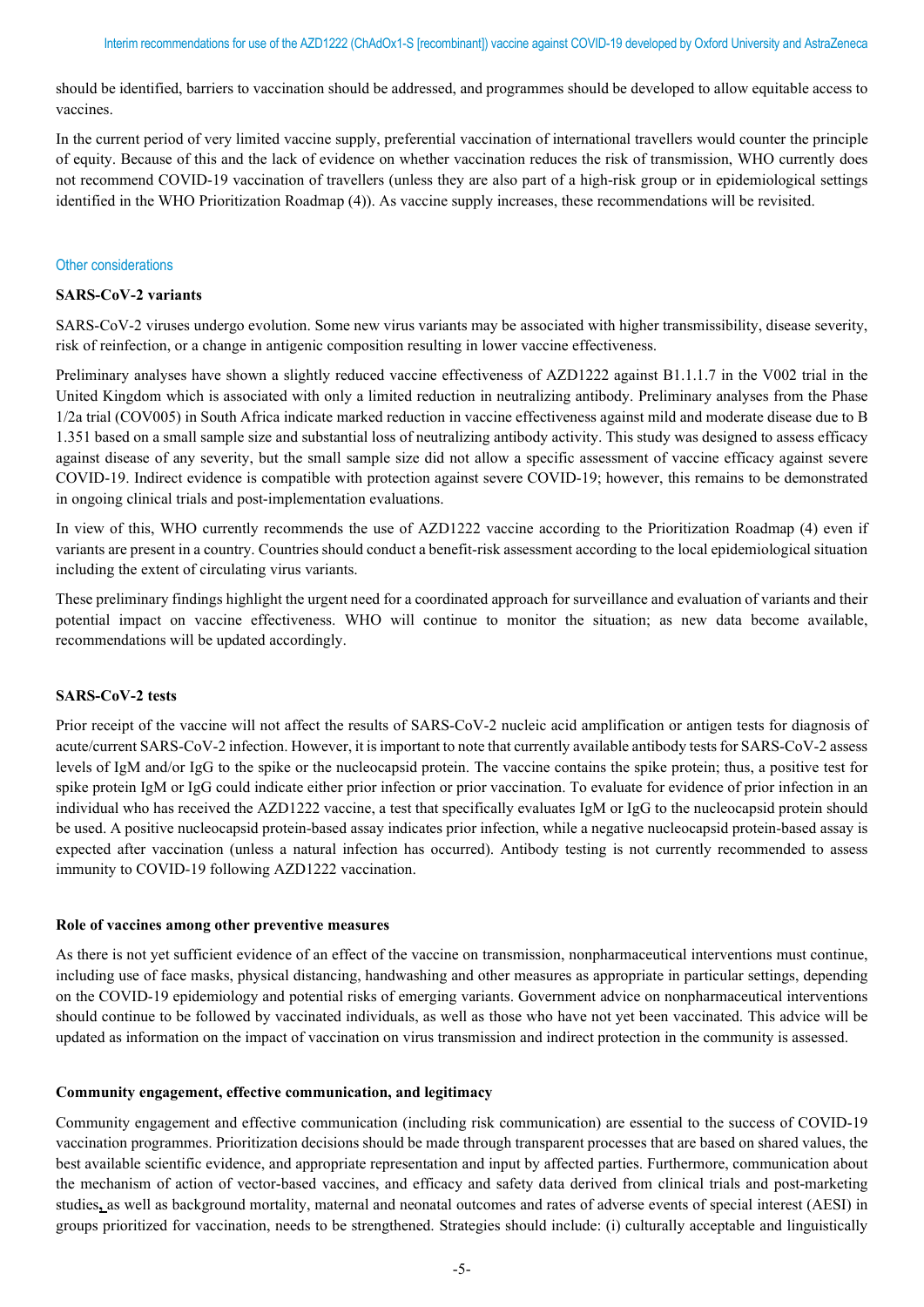accessible communications regarding COVID-19 vaccination made freely available; (ii) active community engagement and involvement of community opinion leaders and trusted voices to improve awareness and understanding of such communications; and (iii) inclusion of diverse and affected stakeholder opinions in decision-making. Such efforts are especially important in subpopulations who may be unfamiliar with or distrustful of health care systems and immunization.

## **Vaccination logistics**

The vaccine is presented as a 10-dose vial with stopper (elastomeric with aluminium overseal), delivered in packs containing 10 multidose vials. Unopened multidose vials should be stored in a refrigerator (2 °C to 8 °C) and should not be frozen. Once a vial has been opened (first needle puncture), it should be handled according to the WHO open vial policy and be discarded at the end of the immunization or within six hours of opening, whichever comes first. Within this period, the product may be kept and used at temperatures up to 30  $^{\circ}$ C (6, 7).

In order to improve the traceability of biological medicinal products, the name and the batch number of the administered product should be clearly recorded in patient records.

When scheduling vaccination for occupational groups, e.g., health workers, consideration should be given to the reactogenicity profile of AZD1222 vaccine observed in clinical trials, which may occasionally lead to time off work in the 24–48 hours following vaccination.

In considering the programme implications of implementing these recommendations, particular attention should be given to equity, including the feasibility, acceptability, and effectiveness of the programme in resource-constrained settings.

## Recommendations on addressing current knowledge gaps through further research

WHO recommends the following post-authorization monitoring activities and research.

- Safety surveillance and monitoring:
	- serious adverse events, anaphylaxis and other serious allergic reactions, Bell`s palsy, transverse myelitis, cases of multisystem inflammatory syndrome following vaccination, cases of COVID-19 following vaccination that result in hospitalization or death;
	- − background rates of AESIs, maternal and neonatal outcomes, and mortality in groups prioritized for vaccination.
- Vaccine effectiveness:
	- − vaccine effectiveness in older persons;
	- vaccine effectiveness in relation to time interval between the first and second dose;
	- − vaccine effectiveness in relation to new virus variants;
	- vaccine effectiveness over time and whether protection can be prolonged by booster doses;
	- − booster studies with heterologous vaccines;
	- − studies to investigate whether this vaccine reduces SARS-CoV-2 transmission and viral shedding;
	- − assessment and reporting of breakthrough infections and virus sequence information;
	- head-to-head studies with other vaccines on extent and duration of immunity using standardized neutralization, T-cell and mucosal immunity assays.
- Subpopulations:
	- prospective studies on the safety of AZD1222 vaccine in pregnant and lactating women;
	- − randomized controlled trials on efficacy and safety of vaccination in persons below the age of 18 years;
	- safety data on vaccination in immunocompromised persons, including persons living with HIV and persons with autoimmune disease.
- Vaccination logistics
	- immunogenicity and safety studies of co-administration with other vaccines, including influenza and pneumococcal vaccines, to adults and older persons;
	- safety, immunogenicity, and impact of a delayed second dose, as currently implemented by certain countries;
	- − interchangeability and "mix and match" studies within and across COVID-19 vaccine platforms;
	- stability of vaccine under alternative cold-chain distribution and storage conditions.